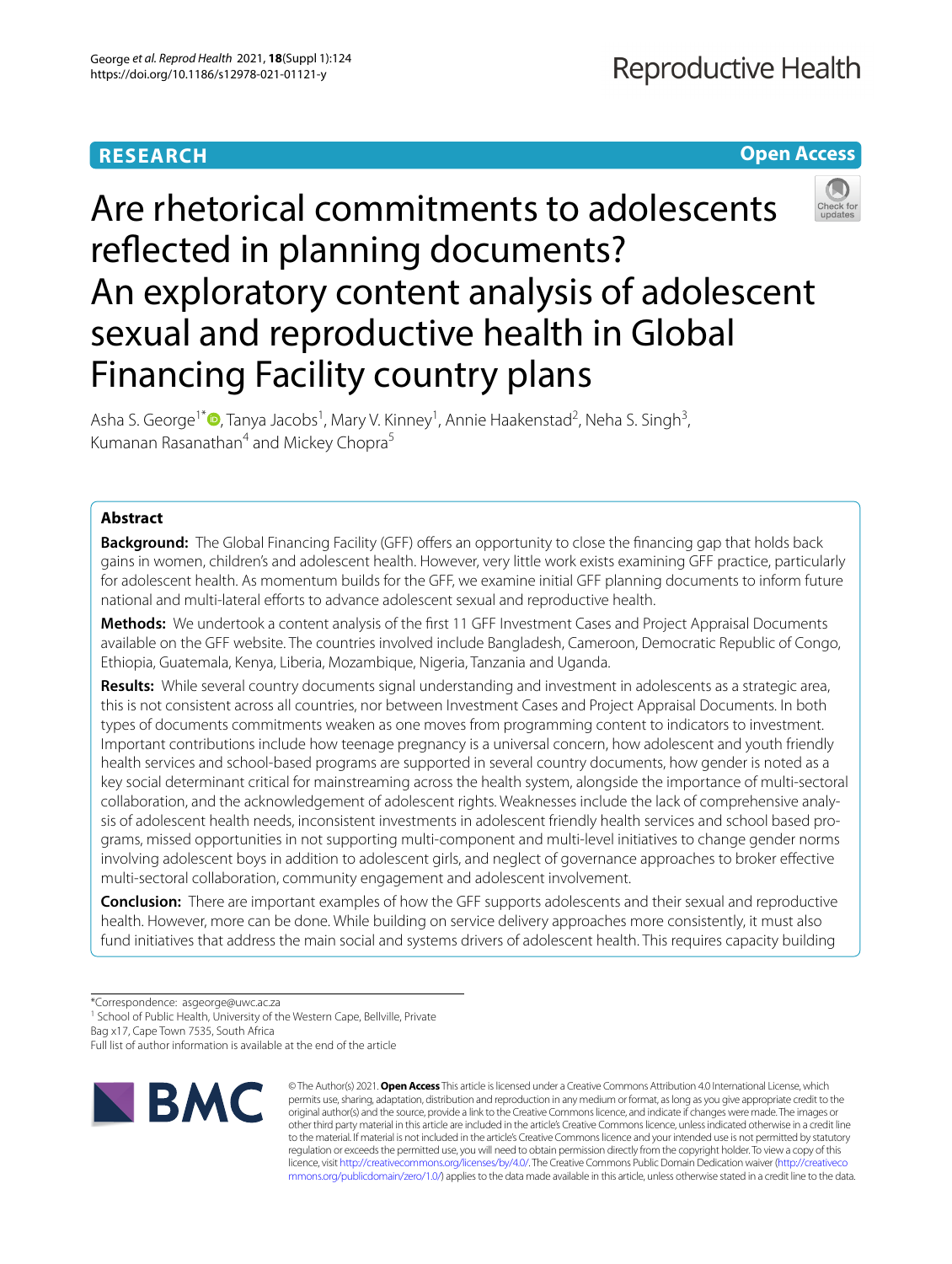for the technical aspects of adolescent health, but also engaging politically to ensure that the right actors are convened to prioritize adolescent health in country plans and to ensure accountability in the GFF process itself.

**Keywords:** Adolescent health, Health fnancing, World Bank, Global fnancing facility, Development assistance, Content analysis, Multi-sectoral action, Gender, Social determinants

## **Plain English summary**

The Global Financing Facility (GFF) is an initiative hosted by the World Bank aiming to increase health fnancing for women, children's and adolescent health so that the poorest countries with the worst health status can reach the Sustainable Development Goals. To date very little work exists that examines the track record of the GFF in adolescent health. While adolescents are recognised as a key priority by the GFF leadership, we examine how they have been addressed in GFF country planning documents, to support improvements by national and multilateral actors as more countries access funding through this initiative. We reviewed the frst 11 GFF Investment Cases (government planning documents) and Project Appraisal Documents (World Bank budgeted plans) available on the GFF website. We found that while several country documents signal understanding and investment in adolescents as a strategic group, this is not consistent across all countries, nor between Investment Cases and Project Appraisal Documents. In both types of documents attention to adolescents weakens as one moves from programming content to monitoring indicators to financial resources allocated. The article details both positive examples, as well as areas for improvement. Overall, while important examples of how the GFF supports adolescents exist, more must be done. Adolescents must be addressed more consistently as a core priority for the health sector. In addition, the right actors must be convened to prioritize the determinants of adolescent sexual and reproductive health in country plans and to ensure accountability in the GFF process itself.

## **Background**

Launched in 2015, the Global Financing Facility (GFF) aims to address the USD \$33 billion annual funding gap that holds back countries with the greatest reproductive, maternal, newborn, child, adolescent health and nutrition (RMNCAH-N) needs from meeting the 2030 Sustainable Development Goals [[1\]](#page-11-0). To date, 36 countries are being supported by the GFF, with funding replenished in 2018 to include all 50 countries with the greatest RMN-CAH-N needs.

Hosted by the World Bank, the GFF is designed to strengthen country ownership by developing a multistakeholder platform and national planning process prioritising RMNCAH-N interventions and health systems investments. It aims to unlock sustainable fnancing by encouraging national resource mobilisation, donor coordination, and private sector contributions. Critically, funding from the GFF Trust fund can be matched by a country's own credits in two of the World Bank's lending mechanisms—International Development Association (IDA) and the International Bank for Reconstruction and Development (IBRD). The approach builds on the comparative advantage the World Bank has in mobilising domestic fnancing, given that it works directly not just with Ministries of Health, but also with Ministries of Finance [\[2\]](#page-11-1).

Adolescence is identifed by the GFF as one of the most neglected periods of life needing attention, with investment plans addressing adolescent health lauded in Bangladesh and Liberia [[1\]](#page-11-0). Evidence of the nature and extent of adolescent health needs [[3\]](#page-11-2), as well as the soundness of investing in the health of adolescents [[4](#page-11-3)], is globally recognised. Adolescents and their sexual and reproductive health are a core part of *The Global Strategy for Women's, Children's and Adolescents' Health*, responding to the United Nations Every Woman and Every Child campaign [\[5](#page-11-4)], and prioritised by the special report by the Independent Accountability Panel monitoring global health commitments [[6](#page-11-5)].

Given the recognition of adolescents as a key group central to realising RMNCAH-N goals and the momentum building behind the GFF process, we examine initial efforts of the GFF in addressing adolescent sexual and reproductive health as one part of a comprehensive agenda for realising adolescent health. Is the global policy rhetoric acknowledging the importance of adolescents and their sexual and reproductive health, matched by consistent inclusion of adolescents, their health needs and rights in country-level GFF policy documents? As a part of the Drivers Technical Working Group from Countdown to 2030 for Women's, Children's and Adolescents' Health, this study undertakes an exploratory content analysis of World Bank and GFF country documents for the frst eleven countries involved in the GFF to answer that question. The paper aims to further inform country and multi-lateral actors engaged with the GFF based at headquarter, regional and national levels.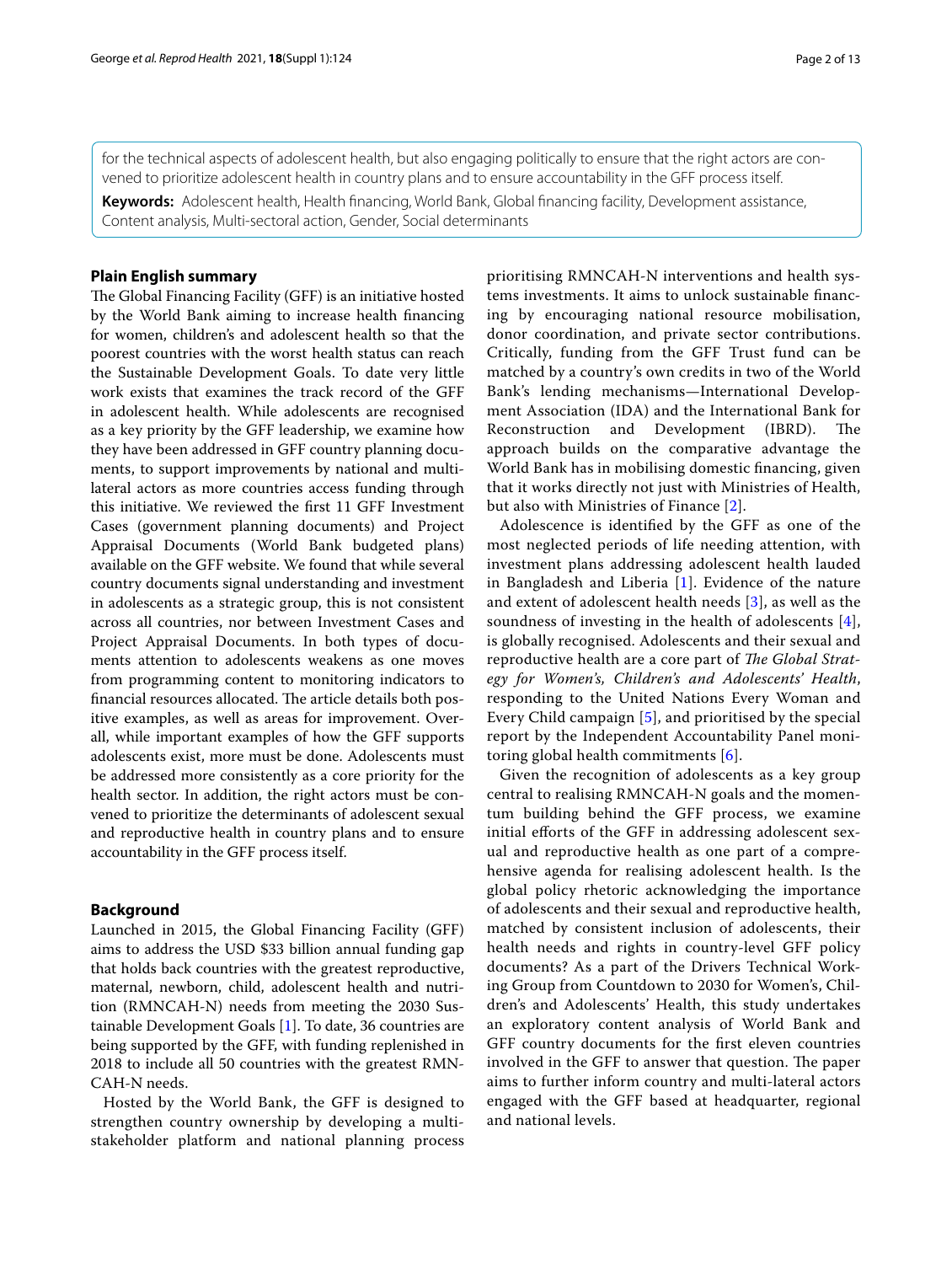## **Methods**

We accessed all available country planning documents from the Global Financing Facility website in 2018. This included those for Bangladesh, Cameroon, Democratic Republic of Congo (DRC), Ethiopia, Guatemala, Kenya, Liberia, Mozambique, Nigeria, Tanzania and Uganda. The documents included the Investment Cases, which are country-led plans for RMNCAH-N, and the World Bank Project Appraisal Documents (PAD), which secure fnancing from the World Bank for national governments supporting implementation of plans defned in the Investment Cases. Both documents are important as the Investment Case signals national priorities fnalised with inputs from donors and civil society, and the latter signals funded elements by the World Bank as a key partner supporting national governments. Bangladesh was the only country which did not have an Investment Case online; and it was the only country which had two Project Appraisal Documents (one for health and one for secondary education).

While the GFF is meant to unlock additional investment, national commitments or donor agreements other than those made by the World Bank are not made available on their website.

Content analysis is a method designed to identify and interpret meaning in recorded forms of communication by isolating data that represent salient concepts, and then applying or creating a framework to organize the data in a way that can be used to describe or explain a phenomenon [[7\]](#page-11-6). We worked as a team to develop a common understanding of the scope of analysis and agreed on key terms to search for in these documents (adolescent, gender, multi-sectoral and community). Given the length of these original source documents, any text that was relevant to these terms was copied into word documents, which were then referred to for further content analysis. We piloted and then applied a questionnaire for data extraction to support country-level analyses.

Our analysis followed a phased approach to understanding how adolescent health, particularly their sexual and reproductive health, is addressed by the GFF. We frst foregrounded our analysis by collating secondary data that provided contextual information on adolescents across all the countries examined. This enabled us to outline the social and health needs of adolescents that should be addressed by these planning documents.

We secondly examined the extent to which adolescent health is acknowledged in the planning documents in terms of programming content, indicators and investment. To further synthesise our fndings, we created a scoring table that categorised a country document as red if it had no mention of adolescents in it, orange for minimal reference to adolescents and green for more than a minimal reference. Further information supporting the scoring of each element across the documents is listed in Additional fle [1](#page-11-7).

Moving beyond a descriptive summary of whether adolescents are mentioned or not, we then delved further into the defnitions used for adolescents, the rationale for working with them and the range of adolescent health conditions covered in addition to sexual and reproductive health. Given that adolescence, including adolescent health and adolescent sexual and reproductive health, is understood in diferent and partial ways by varied constituencies, this initial analysis is an important step in creating a stronger common foundation from which to address this population.

While a key interest is adolescent sexual and reproductive health, given the evolving understanding of adolescence and adolescent health, we did not compartmentalize it from its broader social determinants or health systems in which they are embedded. Our analytical approach therefore considered three diferent framings or lenses: a service delivery lens focussing on tangible inputs for programs; a societal lens highlighting the implicit and explicit social relationships involved; and a systems lens which emphasises change dynamics, including by those actors outside of the health care sector  $[8]$  $[8]$ . These lenses reflect developments in health policy and systems thinking that acknowledge technocratic programmatic inputs, but also enable consideration of more complex social realities and health systems actors. The three lenses are complimentary and together provide a more comprehensive framework to support health reforms.

An analysis workshop from August 21 to 22, 2018 used the country-level analysis to further synthesise the information across countries comparatively. The presentation was shared at global conferences through side events organised by Countdown 2030 in 2018 and 2019, as well as proactively shared with UN agencies and with the GFF Secretariat. Further follow up correspondence and a meeting with the GFF secretariat elicited their feedback in 2019, prior to drafting the submission. The GFF Secretariat did not play any role in infuencing our research protocol or analyses/framing of research fndings.

The study was exempt from ethical review since it is not human subjects research. The documents which formed the data source for the analysis are publicly available, and therefore no special permissions were required.

## **Results**

We frst present the context of adolescents in the countries we included in our analysis to understand the social and health characteristics that shape their health, sexuality and reproduction. We then descriptively assess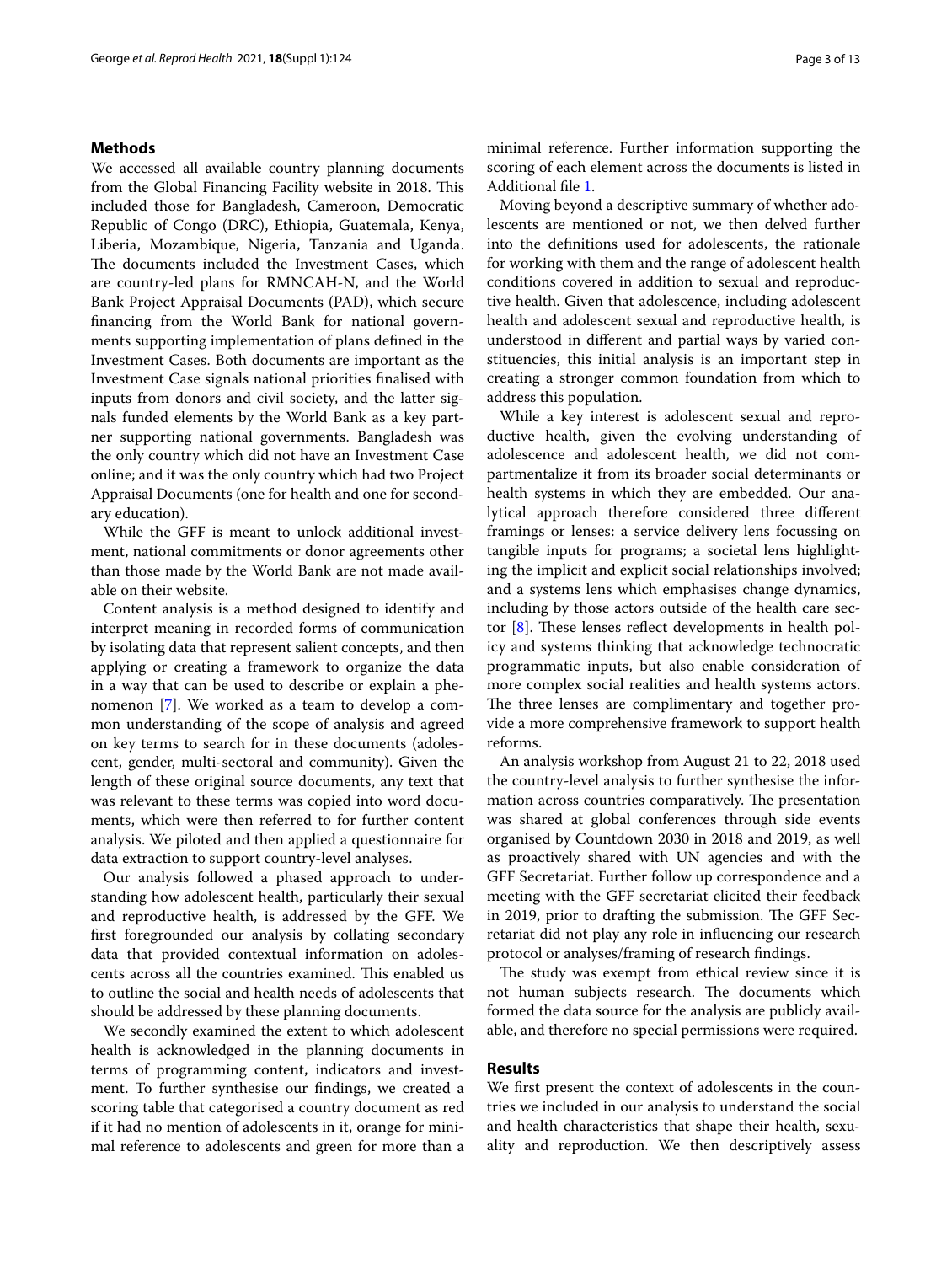whether the planning documents mention adolescents in terms of programming content, indicators and investment. We review how adolescents, their health and sexual and reproductive health is mentioned, before analysing the content as per the service delivery lens (range of programmatic services), the societal lens (vulnerabilities, rights, gender and male engagement refecting key social relationships), and the systems lens (multi-sectoral, community engagement, adolescent engagement as elements of change dynamics by actors outside of health).

## **Social and health contexts of adolescence in study countries**

Adolescents make up a ffth to a quarter of the total population across all the study countries (Table [1](#page-3-0)), making them a signifcant demographic priority. Secondary school completion rates are lower for adolescent girls than for boys across all the study countries, with the percentages being extremely low in Tanzania and Mozambique for both girls and boys. Adolescent girls are also vulnerable as substantial percentages of adolescent girls are married or in union before the age of 18 (ranging from 23% in Kenya to 59% in Bangladesh), with signifcant percentages married or in union by age 15 (18% in Nigeria, 22% in Bangladesh).

In terms of health outcomes (Table [2](#page-4-0)), HIV incidence estimates vary considerably across the study countries, revealing how important it is to not make generalisations across low and middle income countries or even sub-Saharan Africa. It is striking that 20–40% of adolescent girls give birth before turning 18 years of age. Despite the

<span id="page-3-0"></span>**Table 1** Demographic context of adolescents in study countries

Data sources % of population 10–19: United Nations Population Division population.un.org/wpp/ (Accessed 25 Sept 2018)

Secondary school completion rate: United Nations Children's Fund Global databases data.unicef.org/topic/education/overview/ (Accessed 25 Sept 2018) % women married/in union by age 15 or 18: United Nations Children's Fund Global databases data.unicef.org (Accessed 25 Sept 2018)

vulnerability of adolescent girls to social determinants that undermine their sexual and reproductive health in particular, it is important to also note that adolescent boys sufer higher mortality across almost all study countries, particularly in Guatemala.

In reviewing access to sexual and reproductive health for adolescents (Table [3](#page-4-1)), the percentage of adolescents girls aged 15–19 with demand for family planning satisfed with modern methods is overall quite low, but varies signifcantly, ranging from 19% in DRC to 61% in Ethiopia. Access to services for sexual and reproductive health is further restricted due to restrictions of the rights involved, particularly for adolescent girls. In DRC, Liberia and Mozambique, adolescent girls cannot access family planning without consent from either their parents or spouses. With regards to access to abortion, it is largely only available to save a woman's life or for her health. While globally 30% of adolescent girls aged 15–19 experience physical and/or sexual violence by an intimate partner [[9\]](#page-11-9), only Cameroon, Ethiopia and Cameroon allow abortion in cases of rape or incest.

## **Are adolescents in the GFF?**

In this section, we assess the extent to which adolescents and their health is mentioned in the planning documents in terms of programming content, indicators and investment. With an aim to encouraging a common foundation from which to address adolescent health, we also review how the planning documents refer to adolescents, what age ranges are specifed and what health conditions are detailed.

| <b>First wave countries</b> | % of population<br>$10 - 19$ | % female secondary<br>school completion | % male secondary<br>school completion | % Women married/in<br>union by age 15 | % Women<br>married/in union<br>by age 18 |
|-----------------------------|------------------------------|-----------------------------------------|---------------------------------------|---------------------------------------|------------------------------------------|
| Bangladesh                  | 20                           | 26                                      | 31                                    | 22                                    | 59                                       |
| Cameroon                    | 23                           | 12                                      | 18                                    | 10                                    | 31                                       |
| <b>DRC</b>                  | 23                           | 21                                      | 30                                    | 10                                    | 37                                       |
| Ethiopia                    | 25                           | 12                                      | 13                                    | 14                                    | 40                                       |
| Guatemala                   | 23                           |                                         |                                       | 6                                     | 30                                       |
| Kenya                       | 23                           | 38                                      | 44                                    | 4                                     | 23                                       |
| Liberia                     | 23                           | 9                                       | 18                                    | 9                                     | 36                                       |
| Mozambique                  | 24                           | $\overline{4}$                          | 8                                     | 14                                    | 48                                       |
| Nigeria                     | 23                           | 42                                      | 57                                    | 18                                    | 44                                       |
| Uganda                      | 25                           | 13                                      | 18                                    | 10                                    | 40                                       |
| Tanzania                    | 23                           | $\overline{2}$                          | 4                                     | 5                                     | 31                                       |
|                             | (2016)                       | (2016)                                  | (2016)                                | $(2010 - 2017)$                       | $(2010 - 2017)$                          |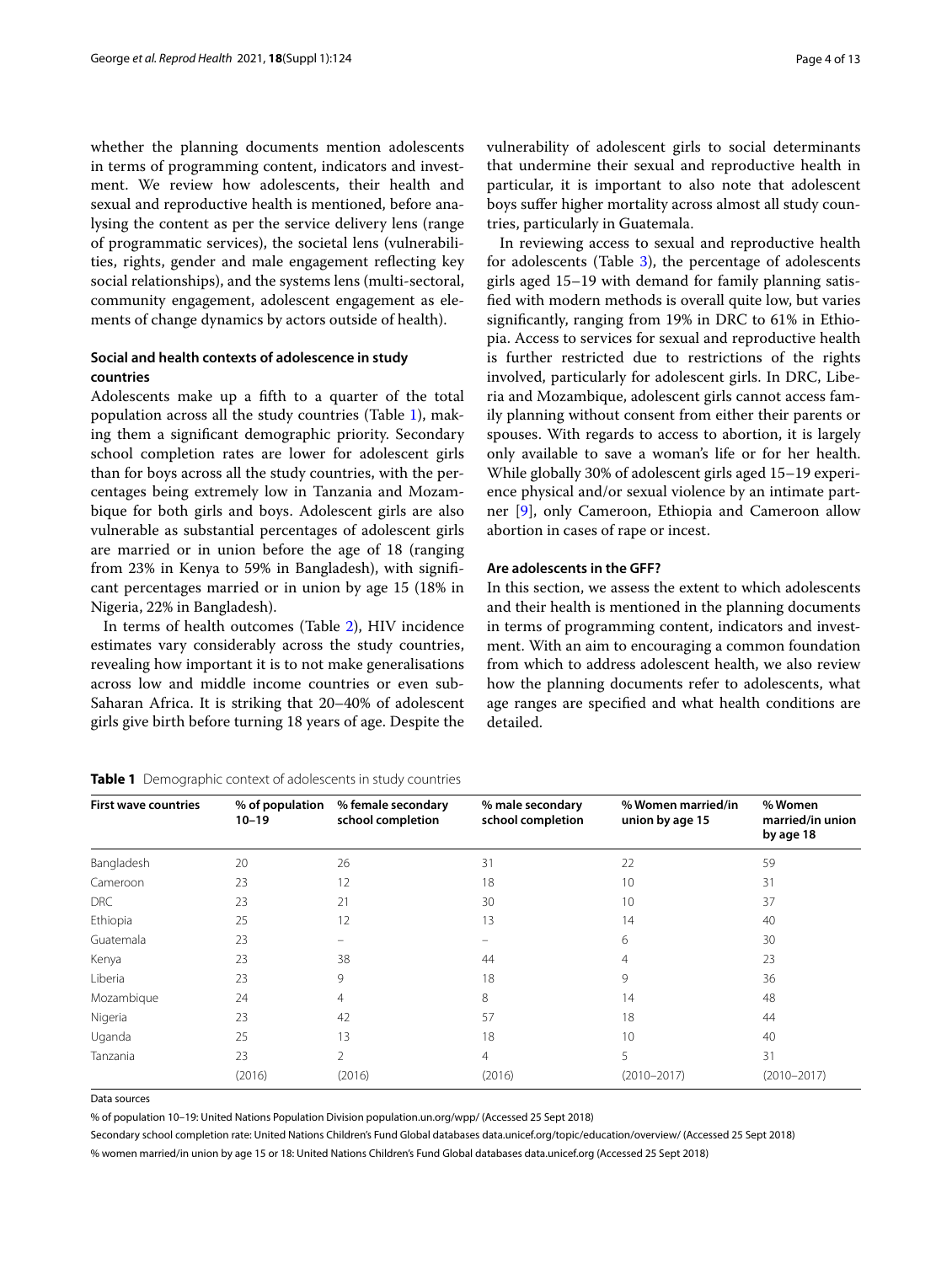| <b>First wave countries</b> | HIV incidence per 1000<br>uninfected population -<br>age 15-19 | % of women birth<br>before age 18<br>2011-2016 | Female age 10-19 mortality<br>rate (per 100,000) | Male age 10-19<br>mortality rate (per<br>100,000) |
|-----------------------------|----------------------------------------------------------------|------------------------------------------------|--------------------------------------------------|---------------------------------------------------|
| Bangladesh                  | < 0.01                                                         | 36                                             | 56                                               | 72                                                |
| Cameroon                    | 2.4                                                            | 28                                             | 254                                              | 292                                               |
| DRC                         | 0.24                                                           | 27                                             | 238                                              | 266                                               |
| Ethiopia                    | 0.23                                                           | 22                                             | 163                                              | 220                                               |
| Guatemala                   | 0.1                                                            | 20                                             | 68                                               | 128                                               |
| Kenya                       | 2.69                                                           | 23                                             | 180                                              | 234                                               |
| Liberia                     | 1.49                                                           | 37                                             | 185                                              | 215                                               |
| Mozambique                  | 3.03                                                           | 40                                             | 272                                              | 286                                               |
| Nigeria                     | 2.18                                                           | 29                                             | 340                                              | 340                                               |
| Uganda                      | 2.55                                                           | 33                                             | 203                                              | 243                                               |
| Tanzania                    | 1.04                                                           | 22                                             | 202                                              | 254                                               |
|                             | (2016)                                                         | $(2011 - 2016)$                                | (2015)                                           | (2015)                                            |
|                             |                                                                |                                                |                                                  |                                                   |

## <span id="page-4-0"></span>**Table 2** Health context of adolescents in study countries

*Data sources* HIV incidence per 1000 population: UNICEF. 2017. State of the World's Children 2017. Geneva: UNICEF

<http://data.unicef.org/resources/state-worlds-children-2017-statistical-tables/> (Accessed 25 Sept 2018)

% women birth before age 18: UNICEF. 2017. State of the World's Children 2017. Geneva: UNICEF

<http://data.unicef.org/resources/state-worlds-children-2017-statistical-tables/> (Accessed 25 Sept 2018)

Adolescent mortality rate: World Health Organization, Global Mortality Database [www.who.int/healthinfo/mortality\\_data/en/](http://www.who.int/healthinfo/mortality_data/en/) (Accessed 25 Sept 2018)

## <span id="page-4-1"></span>**Table 3** Context of adolescent sexual and reproductive health across study countries

| <b>First wave countries</b> | % women FP modern methods<br>satisfied -<br>age 15-19 | without spousal or parental<br>consent | Legal status of<br>abortion |
|-----------------------------|-------------------------------------------------------|----------------------------------------|-----------------------------|
| Bangladesh                  | 47                                                    | no data                                | Partial (1)                 |
| Cameroon                    | 53                                                    | no data                                | Partial (1,2,3, 6)          |
| <b>DRC</b>                  | 19                                                    | No.                                    | Partial (1)                 |
| Ethiopia                    | 61                                                    | Yes                                    | Partial (1, 2, 3, 6, 7)     |
| Guatemala                   | 48                                                    | Yes                                    | Partial (1)                 |
| Kenya                       |                                                       | Yes                                    | Partial (1, 2, 3)           |
| Liberia                     | 36                                                    | <b>No</b>                              | Partial (1, 2, 3)           |
| Mozambique                  | 31                                                    | No.                                    | Partial (1, 2, 3, 6, 7)     |
| Nigeria                     | 28                                                    | Yes                                    | Partial (1, 2, 3)           |
| Uganda                      | 44                                                    | Yes                                    | Partial (1, 2, 3)           |
| United Republic of Tanzania | 41                                                    | Yes                                    | Partial (1, 2, 3)           |
|                             | $(2011 - 2016)$                                       | $(2013 - 2016)$                        | (2015)                      |

Data sources

% women age 15–17 FP modern methods satisfed: Countdown to 2030 compiled data from household surveys (DHS and MICS)

Adolescent family planning without spousal or parental consent: Countdown to 2030 compiled data from WHO-MNCAH Policy Indicator Database [http://www.who.](http://www.who.int/maternal_child_adolescent/epidemiology/policy-indicators/en/) [int/maternal\\_child\\_adolescent/epidemiology/policy-indicators/en/](http://www.who.int/maternal_child_adolescent/epidemiology/policy-indicators/en/) (Accessed 25 Sept 2018)

Legal status of abortion (1) To save a women's life, (2) to preserve physical health, (3) to preserve mental health, (4) for economic & social reasons, (5) on request, (6) in case of rape or incest, (7) in case of foetal impairment: Countdown to 2030 compiled data from WHO-MNCAH Policy Indicator Database [http://www.who.int/mater](http://www.who.int/maternal_child_adolescent/epidemiology/policy-indicators/en/) [nal\\_child\\_adolescent/epidemiology/policy-indicators/en/](http://www.who.int/maternal_child_adolescent/epidemiology/policy-indicators/en/) (Accessed 25 Sept 2018)

Adolescents are generally included as part of the broader RMNCAH-N acronym in the GFF country planning documents. Standalone sections do exist, varying from a single paragraph to more extensive detail across the documents. Despite good examples across the country planning documents, there is a dilution of

attention to adolescents as we move from programming content to indicators to actual investments across both Investment Cases and Project Appraisal Documents (Table [4\)](#page-7-0). Even when investments specifc to adolescents are detailed, they can be minimal given the overall funding envelope.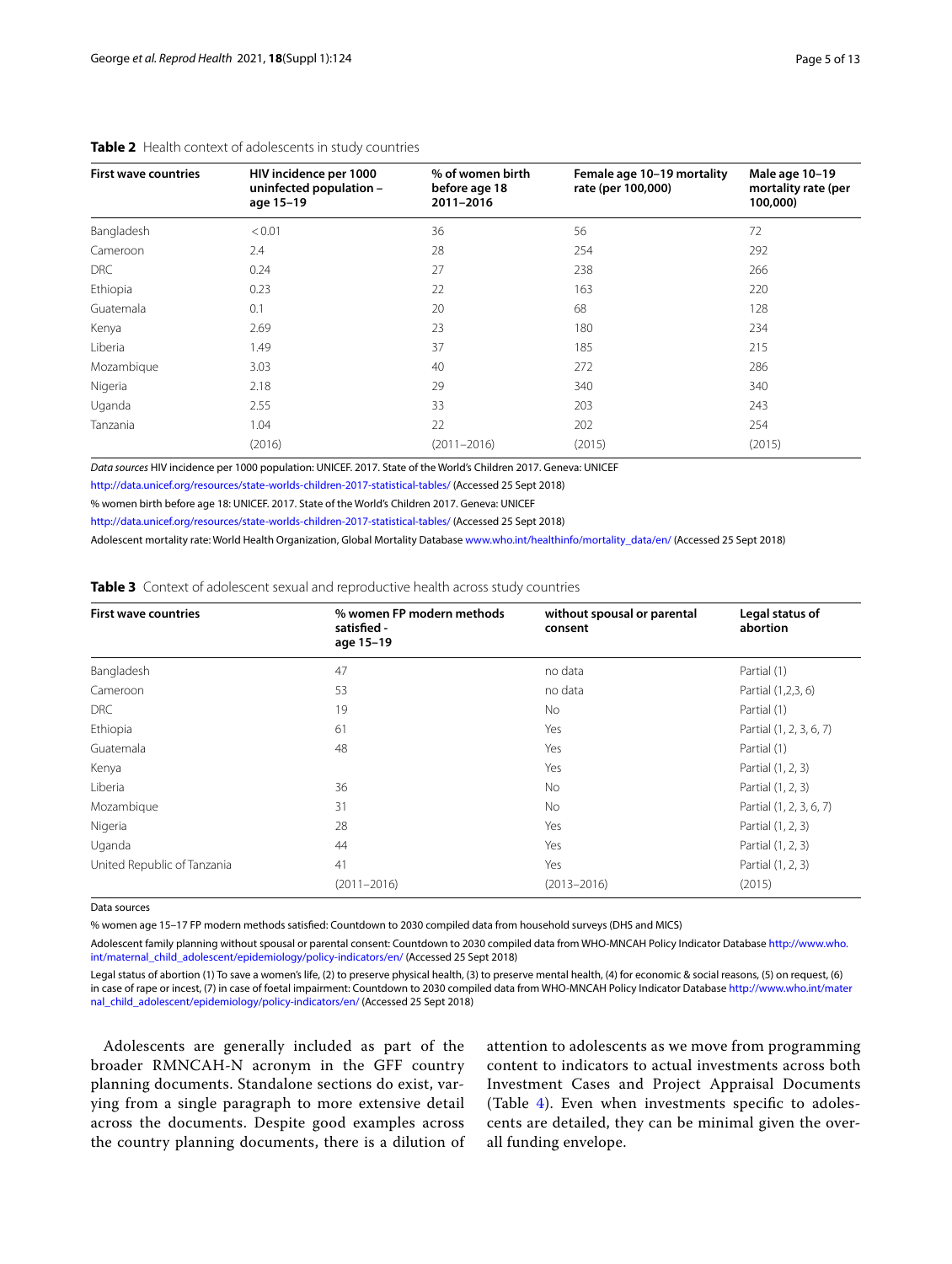While most Investment Cases were followed by Project Appraisal Documents chronologically, the linkages between planning undertaken in the Investment Cases and commitments in the Project Appraisal Documents are largely not discernible from examining these documents. While the Liberia Investment Case and Project Appraisal Documents were largely aligned in responding to adolescents, it was the only one to do so. Tanzania, Uganda and Kenya had strong inclusion of adolescent health in their Investment Cases, but this did not turn into commitments in their Project Appraisal Documents. In contrast, the Project Appraisal Document was an improvement from the Investment Case in terms of addressing adolescents in Ethiopia. For the remaining countries, there was little overall diference in terms of addressing adolescents between these planning documents, for better or worse.

When there is any analysis of adolescents in these frst GFF country documents, it is largely as a population made vulnerable due to a lack of services and the social determinants that place them at risk. In half the country documents, they are also mentioned as an important demographic group with key economic dividends for future development. None of the country documents mention that adolescence is an important developmental phase in its own right. The issue of adolescent rights, particularly in the context of sexuality and reproduction, was mentioned in the Ugandan, Kenyan, Nigerian, Liberian and Bangladesh documents (box 1). However, how this was linked to investment was unclear.

## **Box 1: Mention of adolescent rights in GFF country documents for frst 11 countries**

Uganda clearly discusses adolescent rights, empowerment, voice/ participation

Liberia fags empowering adolescents and securing adolescents' rights to health through strengthening laws against early marriages, domestic violence and harmful practices

- Kenya lists legal and rights frameworks and acknowledges these as not recognised enough
- Nigeria lists Child Rights Act, Violence against Person's Prohibition Act, National Commission of Women Act
- Bangladesh notes "Women and girls in Bangladesh face various barriers and impediments that make it difficult if not impossible for sexual and reproductive health rights to be realized…There is no single policy or strategy document issued by the government on sexual and reproductive health rights."

Across these country documents, the age range or defnition of adolescents does not necessarily align with WHO norms, making comparisons challenging at times. Overall adolescents are referred to as a homogenous group and also heteronormatively with some acknowledgement of specifc vulnerabilities often in a situation analysis section. Documents for Ethiopia, Kenya,

Cameroon, DRC and Uganda mention particular social contexts that heighten the vulnerability of adolescents whether with regards to location (urban/rural divides, homelessness, incarceration, out of school) or with regards to well-being (living with disability or HIV without a supportive environment). Documents for Ethiopia and Nigeria also diferentiated adolescent health needs within confict settings, with Nigerian documents fagging the need for counselling in instances of sexual assault. In contrast, there was no mention of how confict settings increase vulnerability for adolescents in the documents for Cameroon, DRC, Uganda and Liberia.

When examining the range of adolescent sexual and reproductive health conditions and needs covered by these GFF country documents, most of them mentioned teenage pregnancy as a priority. The documents for Kenya mentioned that although its total fertility rate has declined, its teenage pregnancy rate has not. In the Nigerian documents, it was noted that the median age at frst birth has remained at 20 for many years. When specifed, access to family planning was noted as critical for adolescents, and addressing/preventing/delaying early marriage being a priority for adolescent programming in Mozambique, Cameroon, Kenya, Ethiopia, Uganda and Liberia.

Other adolescent health conditions, like mental health and substance abuse, are acknowledged, but without corresponding interventions or programming content. Adolescent nutrition is mentioned in several country documents, but without great depth, even in the Guatemalan documents, which focussed on chronic malnutrition. The Cameroon and Uganda documents are clear outliers in discussing a holistic approach to adolescent health and a comprehensive listing of health conditions, with the Ugandan Investment Case recommending a broad set of packages for investment as well.

## **Service delivery lens: programmatic entry points for adolescent sexual and reproductive health services**

In looking at what services were supported for adolescent sexual and reproductive health, several countries mentioned two main approaches: adolescent friendly health services and school health programs; although these were not systematically mentioned or invested in across all country documents.

Adolescent friendly health services were featured as part of the service package or assessed through an indicator in documents for Ethiopia, Kenya, Tanzania, Liberia, Mozambique and Uganda. In documents for DRC, while the term adolescent friendly services was not mentioned, health worker training and reducing stigma faced by adolescents was seen as key in removing barriers to access services among this key population. In documents for Mozambique, the increase in use of Adolescent and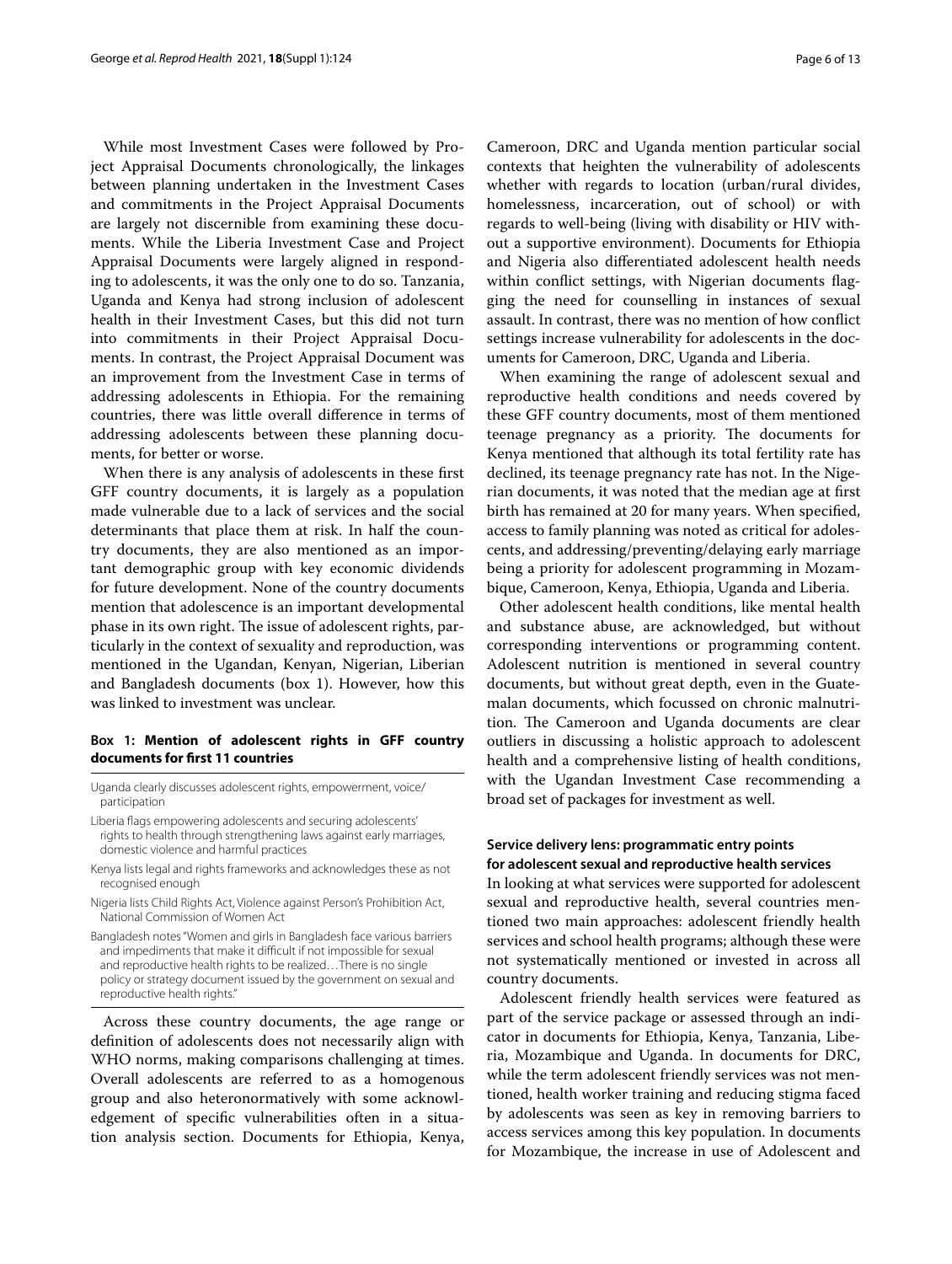Youth Friendly Health Services has not been able to keep up with demand, even as data reveal that many adolescents are not aware of their existence. In the documents for Nigeria, while adolescent friendly services were mentioned this was not connected to programmatic investment.

For Ethiopia, Kenya, Liberia, Mozambique, and Uganda, comprehensive sexual education (CSE) is part of the school health program supported by GFF country documents. In Bangladesh, the GFF includes a Project Appraisal Document dedicated to secondary education that scales up school-based health programming nationwide, including support for an Adolescent Girl's Program (Box 2), alongside training secondary and madrasah teachers on essential life skills for young girls, complimented with nation-wide awareness campaigns.

## **Box 2: Bangladesh Adolescent Girl's Program in Schools**

Key features include (a) incentives to female students in grades 9–12 from economically disadvantaged areas; (b) separate functional toilets for girls to reach a national minimum standard ratio as specifed in the operations manual; (c) inclusion of relevant adolescent health topics in curriculum including sexual and reproductive health, gender equity, good nutrition and staying ft; (d) promotion of menstrual hygiene with disposal facilities in schools and at home; (e) promoting positive student relationships and tackling bullying and gender-based victimization; (f) inclusion of adolescent health in teachers' ongoing professional development; (g) awareness raising around adolescent health and health services for students, teachers, and community; (h) formation of school-based girls committees supported by female guardian teacher; (i) introduction of student and peer counseling; and (j) initiating nutrition services for girl students to address underweight and anemia; and (k) promoting links between schools and local health services

## **Societal lens: key social determinants framing adolescent sexual and reproductive health**

For this lens, we focussed on gender as a key social determinant of adolescent sexual and reproductive health. Almost all the country documents acknowledged gender inequality as a key driver undermining adolescent health. Gender norms, bias and the low status of women and girls were noted as problems in documents for Tanzania, Kenya, and DRC, but no corresponding programmatic interventions or recommendations were made. In documents for Liberia and Ethiopia, the National Gender Policy was referred to, and the importance of women's empowerment noted, but no recommendations or investments made specifically.

Mozambique stands out as having gender content included across its planning documents. The Investment Case notes the Ministry of Health's new Strategy for the Inclusion of Gender in the Health Sector, and its collaboration with the Ministry of Gender, Children and Social Action, the Ministry of Education and Human Development. The Project Appraisal Document fags gender as a cross‐cutting consideration, in terms of analysis, target groups, and specifc interventions to address social norms and inequalities. These include community‐based interventions to engage men in family planning and sexual and reproductive health activities; that gender‐based violence is refected in the curriculum of health professionals, including at community level; and that gender and socio‐cultural sensitivity and gender responsiveness access dimensions are included in health facility scorecard and community consultations. In documents for Nigeria and Bangladesh, the need for gender sensitive health systems and planning was also mentioned, with the importance of sex-disaggregated data, community and male engagement noted, gender responsive checklists for health facilities, gender based violence training for health providers and gender balanced human resources.

The Bangladesh Education Project Appraisal Document invests in an Adolescent Girl's Program, which addresses retention in schools, but has gender and health components strongly integrated into it (Box 2).

In documents for Liberia and Bangladesh, both girls and boys are mentioned as key populations for school programs and health education. In the remaining documents, while adolescent girls were the focus of much of the analysis, adolescent boys were mentioned minimally, about twice across each of the documents, mostly through disaggregated statistics. In documents for Nigeria, there was more discussion about boys given that men and boys were also threatened by Boko Haram and vigilante groups. Male engagement, was listed in the documents for Tanzania, Mozambique, Nigeria, Uganda and Cameroon, mainly as a means to support women's access to services, rather than as a means to transform gender norms and power relations. There was no mention of adolescent boy's in the Guatemala documents, which focussed primarily on chronic malnutrition, despite the high levels of mortality experienced by adolescent boys there.

Gender based violence was also mentioned as an important area for intervention in several country documents. While this was not always linked to adolescents, there were important exceptions. In documents for Liberia, Uganda and Kenya, gender based violence interventions specifcally named adolescents as a key group to address. In documents for Ethiopia, this was noted as a separate strategy led by the Gender Ministry. In contrast, documents for DRC discussed sexual violence without linking it to adolescents. In documents for Tanzania, while it was noted that adolescent girls were twice as likely to experience gender based violence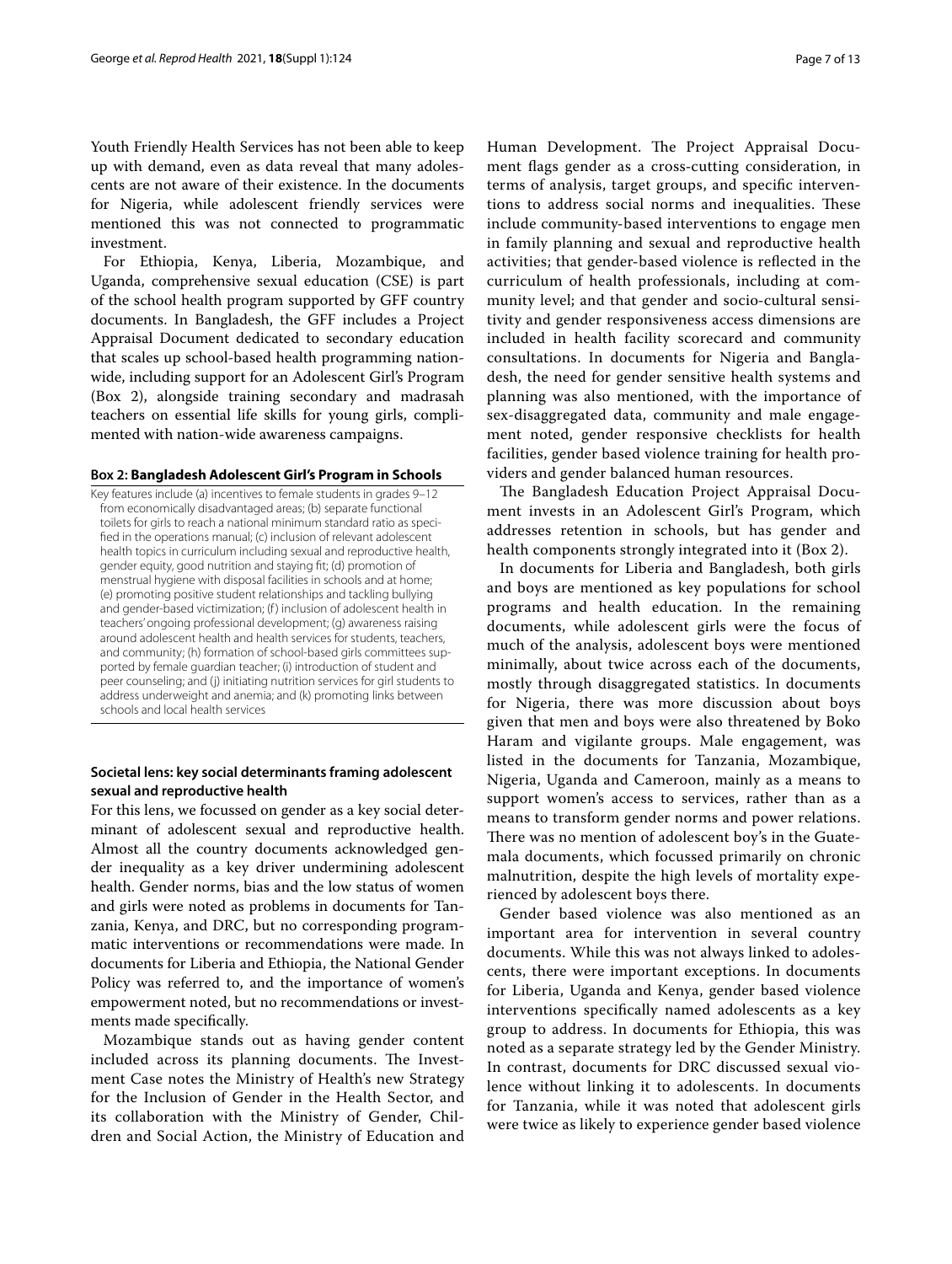than adolescent boys (24% vs. 13%), no interventions were recommended.

## **Systems lens: change agents catalysing adolescent sexual and reproductive health**

From a systems lens, we examined the multiple actors that contribute to health beyond the health care sector and across health system levels that can support positive change for adolescent health. Several countries mentioned the importance of multi-sectoral action and list a range of development sectors to be involved, but usually without concrete investments, processes, focal points or indicators to ensure that action follows. Two exceptions were the planning documents for Cameroon and Liberia which specifed multi-sectoral coordinating bodies at national, district and municipal/ county level to support implementation. Liberia furthermore mentioned establishing robust feedback systems and mechanisms through quarterly stakeholder fora, and other de-concentrated forms of governance and mechanisms for intersectoral dialogue.

Positive examples of multi-sectoral investments found in the documents from Kenya and Cameroon include conditional cash transfers to keep girls in school. The Kenyan documents also listed income generation measures to support the socio-economic needs of adolescents not accepted by their parents. As mentioned earlier, Bangladesh, through its Education Project Appraisal Document, supported an adolescent girls program with incentives to complete school, attention to toilets in schools and menstrual hygiene, curriculum reform, addressing bullying and gender victimisation, as well as setting up girls committees.

As mentioned earlier, a large proportion of adolescents are not in school or accessing health services across the countries examined (Tables [1,](#page-3-0) [2\)](#page-4-0). Only the Cameroon and Liberia documents addressed this explicitly by supporting youth centres and girls clubs outside of schools. In addition, the Uganda documents listed community awareness raising days or forums with adolescents, the Liberia documents support peer-to-peer education through community pregnancy prevention advocacy groups and the documents from Mozambique stress community outreach programs for adolescents. Documents from Cameroon, DRC, Liberia, Mozambique and Uganda specifcally mentioned adolescents as a group for community health workers to work with.

In the documents for Tanzania and Kenya, community and local government authorities were recognised as key actors for supporting access to sexual and reproductive health information and services, as well as representation in local planning. However, neither of these areas were allocated budgets for follow up in the documents. In Mozambique, there was further investment in supporting the mobilisation of community and religious leaders, particularly in disseminating awareness of legislation against early marriage.

Family members were also recognised as a key group to support for adolescent health, with reference to godmothers and godfathers in Mozambique and motherin-laws and parent groups in Tanzania, Cameroon and Uganda. In Tanzania, the National Youth Adolescent Parent Community Alliance (NYAPCA) was supported to provide clinical and non-clinical SRH services, as well as recreational activities, small library/learning services, and livelihood activities.

While the role of other development sectors and actors was acknowledged, across all the documents, we found no mention of commercial determinants of adolescent health. For example, while substance abuse was

| <b>Countries</b> | <b>Investment Case</b> |               |                   | <b>Project Appraisal Document (PAD)</b> |                  |                |                   |      |
|------------------|------------------------|---------------|-------------------|-----------------------------------------|------------------|----------------|-------------------|------|
|                  | Time                   | Content       | <b>Indicators</b> | \$\$                                    | <b>Time</b>      | <b>Content</b> | <b>Indicators</b> | \$\$ |
| Liberia          | 2016-2020              |               |                   |                                         | Jan 2017         |                |                   |      |
| Tanzania         | June 2016              |               |                   |                                         | May 2015         |                |                   |      |
| Uganda           | April 2016             |               |                   |                                         | <b>July 2016</b> |                |                   |      |
| Kenya            | Jan 2016               |               |                   |                                         | May 2016         |                |                   |      |
| Cameroon         | 2017-2020              |               |                   |                                         | April 2016       |                |                   |      |
| Mozambique       | April 2017             |               |                   |                                         | Nov 2017         |                |                   |      |
| <b>DRC</b>       | Oct 2017               |               |                   |                                         | Mar 2016         |                |                   |      |
|                  |                        |               |                   |                                         | Mar 2017         |                |                   |      |
| Ethiopia         | Oct 2015               |               |                   |                                         | April 2017       |                |                   |      |
| Bangladesh       |                        | Not available |                   | PAD 1: July 2017                        |                  |                |                   |      |
|                  |                        |               |                   | PAD 2: Nov 2018                         |                  |                |                   |      |
| Nigeria          | 2017-2030              |               |                   |                                         | May 2016         |                |                   |      |
| Guatemala        | 2016                   |               |                   |                                         | Mar 2017         |                |                   |      |

<span id="page-7-0"></span>**Table 4** Extent to which attention is paid to adolescents in the Global Financing Facility country planning documents

Key: red for zero, orange for minimal, green for more than minimal (summary information for each ranking are in Additional fle [1](#page-11-7))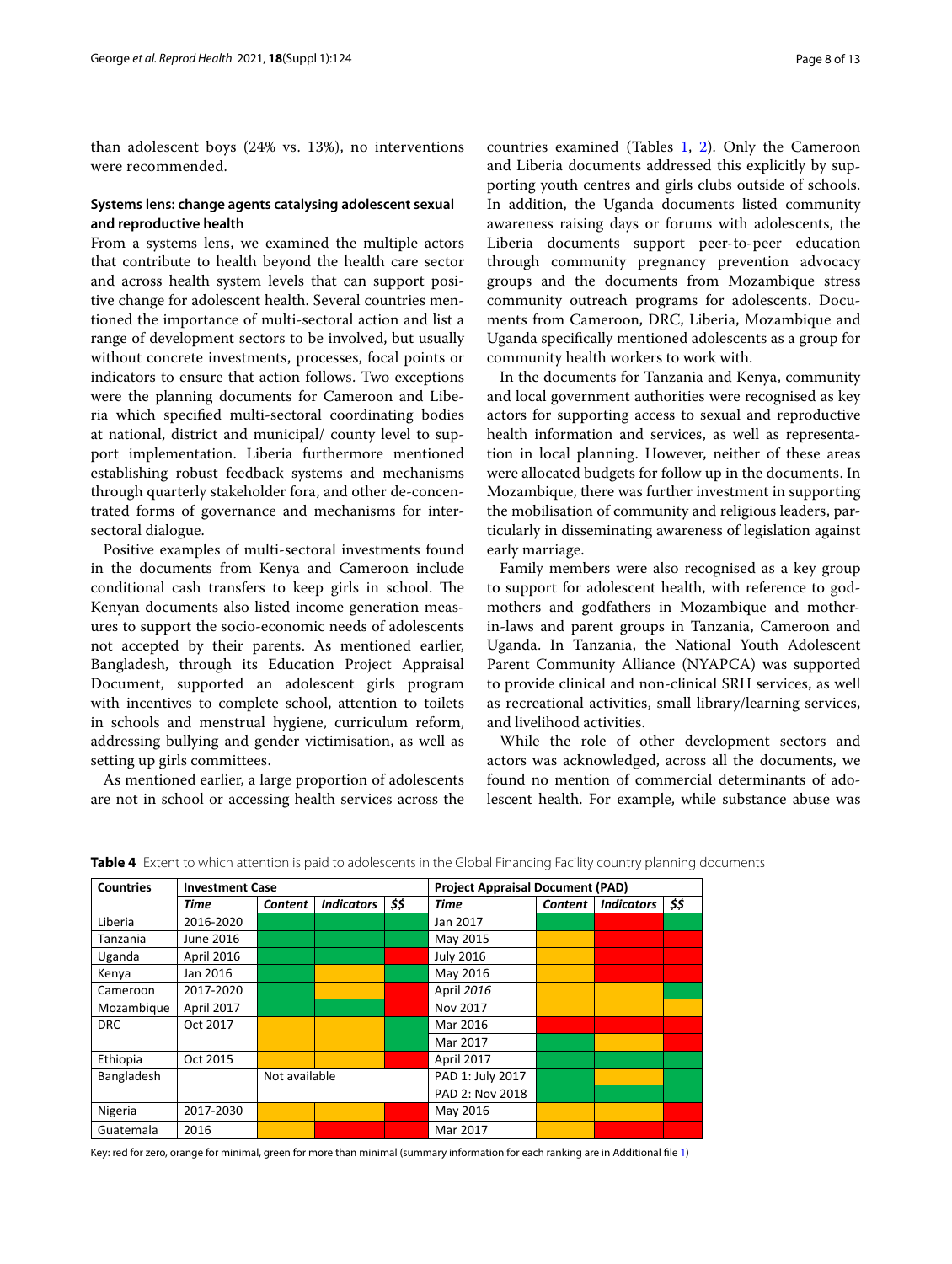mentioned, the specifc role of smoking and alcohol as a detrimental infuence on adolescent health was not mentioned in any of the country documents. The rise in obesity and diabetes among the young is a consequence of how highly processed and cheap food and sugar driven by multinational corporations have increasingly become the norm.

Across several country documents, engagement with adolescents themselves as a key constituency was recognised as important, but largely an area that was noted to be weak and where future work needed to be done. Only the Mozambique Project Appraisal Document noted consultations with adolescent girls. Documents from Uganda and Mozambique acknowledged access to data as empowering and the potential of digital communication for health promotion and peer support networks, but without concrete investment linked to adolescent engagement. The Bangladesh education-related PAD specifes the formation of school-based girls committees supported by female guardian teachers. However, it is not clear what these committees will focus on, and if they have any involvement in planning, design, implementation or monitoring of the Adolescent Girl's Program. In contrast, the Liberian documents supported 100 National Youth Volunteers to monitor and report on reproductive health commodity stock levels at targeted health facilities to inform forecasting, quantifcation and distribution of commodities to adolescents and young people. These same youth volunteers are to supervise youth related programming for adolescent sexual and reproductive health and link with activities supported by the Ministry of Youth and Sports.

## **Discussion**

Adolescents are recognised by the GFF leadership as a key priority [\[1\]](#page-11-0) and several positive examples of corresponding understanding and investment were found. While this is a good start, our analysis of GFF investment documents in their frst eleven countries highlight that much more could be done to consistently address adolescent needs and determinants of health, and their sexual and reproductive health in particular, as a strategic national development priority. The dilution of attention as one moves from programming content, to indicators to investment is concerning, as is the lack of a common approach to defning this key population, consistently acknowledging and supporting their health needs and rights, and investing in the social determinants that underpin their health. This is particularly critical given forthcoming waves of replenishment fnancing.

Adolescents are a substantial and critical population across all the study countries. The secondary data highlight the complexity of addressing adolescents given that many of them are out of school and substantial proportions of adolescent girls are married. These social determinants shape their sexual and reproductive health needs, which vary by geography, gender, life stage etc. As a result, access to sexual and reproductive health services for adolescents is marked by multiple barriers. For these reasons more consistent investment in the recognised programmatic entry points for health are needed, alongside concurrent investment in addressing gender among other social determinants and engaging with actors beyond the health sector.

Our analysis highlights several areas requiring further support. Programmatically, while a strong focus on teenage pregnancy was found, more comprehensive approaches to other aspects of sexual and reproductive health and to other adolescent health issues are needed. The Lancet Commission notes that while progress on adolescent sexual and reproductive health has been made, many countries have multiple adolescent morbidities, with adolescent health conditions related to injuries and violence, nutrition and mental health remaining neglected [[3,](#page-11-2) [10\]](#page-11-10). Even when considering the unfnished agenda in adolescent sexual and reproductive health, more consistent disaggregation by age and sex, and attention to early adolescence is needed [\[11](#page-11-11)].

While a range of social determinants that are particularly challenging for adolescents were noted in some of the documents, more must be done to acknowledge and address the needs of highly marginalised adolescents, such as LGTBQI adolescents. Furthermore, given that increasing numbers of the most marginalised populations are caught in humanitarian settings, more consistent attention to the ramifcations of confict settings for adolescent health is critical. The lack of focus on adolescents in GFF documents for study countries that are either experiencing humanitarian crises or hosting crises-afected populations is concerning, and demonstrates that young people, including adolescents, continue to be a neglected group in humanitarian settings [\[12\]](#page-12-0).

From a service delivery lens, much more depth and breadth is needed in strengthening adolescent and youth friendly health services and programs. Progress has been made in terms of moving beyond previously piecemeal and inefective approaches that included stand-alone adolescent health services or one off training for health workers. A number of countries have developed national standards for adolescent and youth friendly services and included them in pre-service training for health workers [[13\]](#page-12-1). Efforts to strengthen implementation at scale without compromising on quality or equity are critical, with attention to varying social contexts across subnational levels [[11\]](#page-11-11).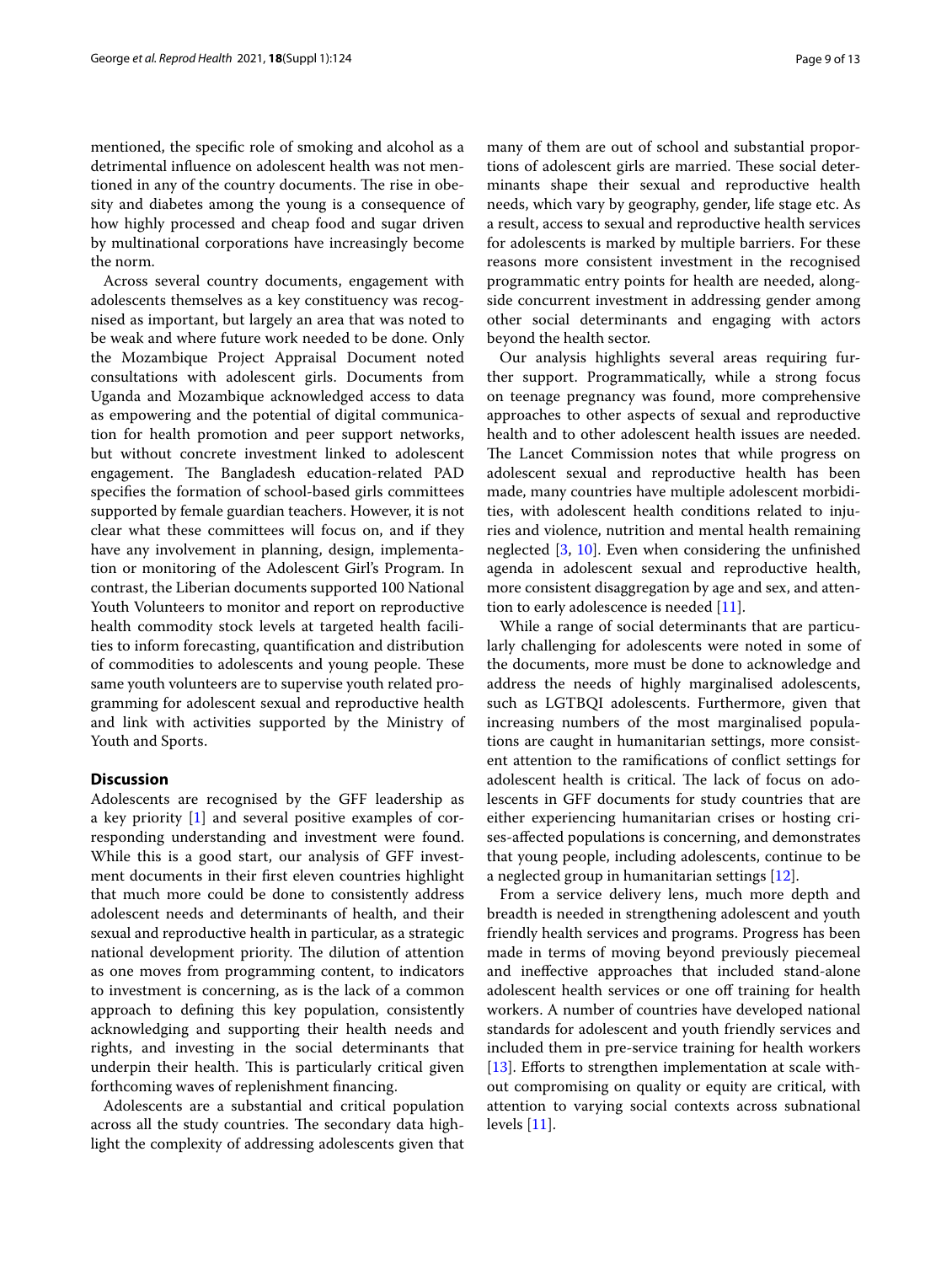The education sector is particularly important for shaping adolescent behaviour, health and well-being [\[3](#page-11-2), [14](#page-12-2), [15\]](#page-12-3). School-based health interventions are popular with young people [\[16\]](#page-12-4) and provide important mental and reproductive health services [\[17,](#page-12-5) [18\]](#page-12-6). Sexual and reproductive health education, counselling, and contraceptive provision are efective in increasing sexual knowledge, contraceptive use, and decreasing adolescent pregnancy [[19\]](#page-12-7). A comprehensive approach also addresses issues of sexuality, sexual orientation and gender identity, power relations and harmful constructions of masculinities and femininities. Partnerships with teachers, administrators, parents and local leaders are key to ensure that conservative pushback and reticence about providing comprehensive sexual education and contraceptives do not undermine programs that are often under-resourced and poorly supported [[13\]](#page-12-1).

While attention has primarily focussed on the direct impacts from health education and services, the importance of the overall school environment or ethos for supporting adolescent well-being and retention for health in the long run must not be neglected [[3](#page-11-2)]. Indeed, the beneft to health from the core business of education for adolescents is greater than from health services delivered using the educational system as a platform. A genuinely multisectoral investment case for adolescents must prioritize the coverage and quality of education, and engage with the education sector as a key stakeholder. By contrast, the GFF process, with the exception of Bangladesh, remains mostly focused on the health sector.

From a societal lens, gender inequality as an intersectional and structural driver of adolescent health [[20](#page-12-8)] must be further addressed for the GFF investments to be socially relevant, transformative and efective. It is the key social determinant underlying adolescent pregnancy, vulnerability to HIV and STIs, violence against adolescent girls and women, female genital mutilation and stigma related to menstruation [\[21](#page-12-9), [22\]](#page-12-10). It also strongly infuences adolescent mental health, substance use, road traffic injuries and other risks. While adolescent girls are more vulnerable with regards to the drivers, incidence and consequences of sexual and reproductive health, adolescent boys cannot be entirely ignored [\[23](#page-12-11), [24\]](#page-12-12) given their own gendered vulnerabilities and roles in advancing gender equality. Adolescence is a critical period for developing autonomous and critical thinking [[3,](#page-11-2) [14,](#page-12-2) [21](#page-12-9)]. Successful programs that are participatory in nature [[25](#page-12-13)] have built self-esteem, negotiating skills and agency in girls, while supporting boys to recognise their own privileged status and reward them when challenging conservative gender norms rather than reinforcing them [\[21](#page-12-9)]. Following a socio-ecological model, supportive measures

must also involve parents, peers, schools, community structures and social media [\[3](#page-11-2), [14](#page-12-2), [24\]](#page-12-12).

From a broader systems level, several opportunities are missed if multi-sectoral and community initiatives are not themselves leveraged for adolescent health. This is particularly critical given that large proportions of vulnerable adolescents are not in school. Community level social institutions, such as church groups, neighbourhood health committees, youth groups must be engaged, alongside community health workers [\[26](#page-12-14)]. Addressing the ingrained social norms, gender inequality and poverty that underlies the persistence of child marriage, female genital mutilation, and gender based violence requires both widespread community mobilisation, as well as structural interventions involving cash transfers, women's rights to property, and corresponding legal and policy reforms [\[13](#page-12-1), [19\]](#page-12-7).

Systems level change cannot be undertaken without critically engaging with adolescents and young people themselves. Meaningful involvement of adolescents in leadership and participation during design, implementation, monitoring and evaluation contributes to the accessibility, acceptability, quality and outcomes of programmes [\[3,](#page-11-2) [14](#page-12-2), [27](#page-12-15)]. Increasingly normative guidance recommends adolescent engagement and some key donor require it  $[13]$  $[13]$ . Their mobilisation and political activism has been essential in securing national legislative rights and international commitments [\[3](#page-11-2), [13](#page-12-1)].

The recommended program areas and interventions mentioned above, while not consistently funded through the Project Appraisal Documents, could be funded by other World Bank agreements and donors. However, the process for ensuring corresponding investments from other World Bank agreements and donors remains unclear from the planning documents accessed. More should be done by the GFF Secretariat and country partnerships to track this on the GFF website. Concerns have been expressed about capacity at country level to support the GFF process and its alignments with national planning processes [[28,](#page-12-16) [29](#page-12-17)]. Country planners may focus on the World Bank's commitments concretised in the Project Appraisal Document and neglect other stakeholders. Other donors may also not agree with the processes facilitated by the the GFF Secretariat and country partnershipsBank  $[2, 30]$  $[2, 30]$  $[2, 30]$  $[2, 30]$ . There are minimum standards related to inclusiveness and transparency at country level, but this does not ensure civil society participation in decision-making processes  $[31]$  $[31]$ . These country level dynamics call into question how efective Investment Cases are in ensuring actual investments  $[31]$  $[31]$  $[31]$  and the importance of focussing on the development of the Project Appraisal Documents as a key process through which commitments are made.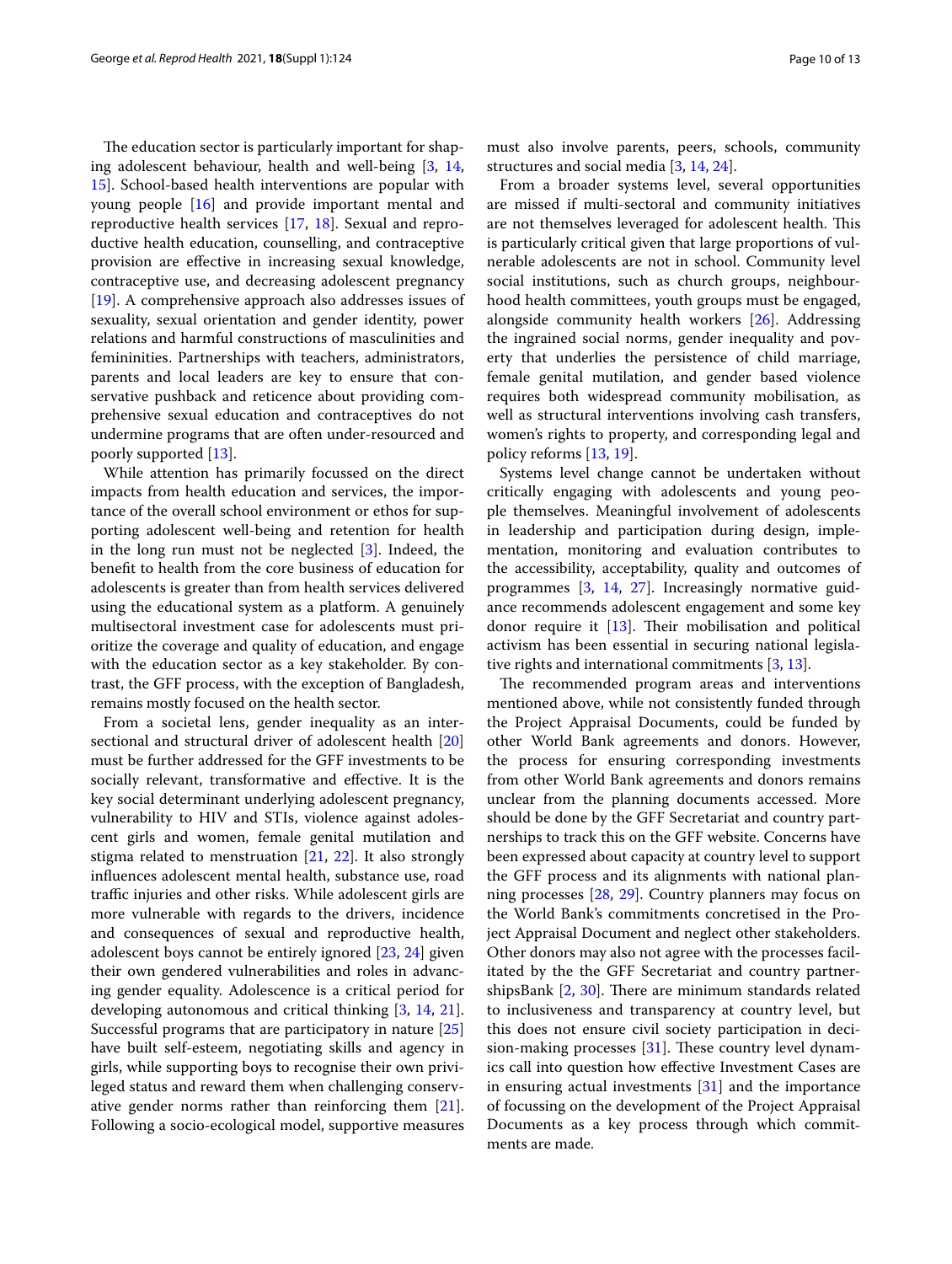Finally, while domestic resource mobilisation is on the rise, it remains woefully inadequate to support even the basic service package in low income countries [\[32](#page-12-20)]. Whether the GFF process will actually translate into increased domestic resource mobilisation or a substitution across diferent sectors remains to be seen [\[29\]](#page-12-17).

The GFF approach aims to be fully embedded in country planning and programming cycles, especially the overall health sector strategic plans and the associated RMCNAH-N program plans. If prioritised RMNACH-N interventions within the country planning process are funded, the GFF could result in signifcant health gains [[33\]](#page-12-21). Current modelled estimates of lives saved do not yet consider the impact of adolescent health interventions and thus may underestimate their true impact [\[13](#page-12-1), [34](#page-12-22)]. However, the challenges to ensuring consistent attention to adolescent health in the GFF country planning process are not technical alone.

The GFF process is contingent upon the details of operationalisation at country level [[28](#page-12-16)] and is also political in nature. The extent to which countries prioritize adolescent health, including sexual and reproductive health, is likely to have major infuence on the ultimate priorities and investments made. Adolescent sexual and reproductive health remains a highly contested area where adolescent rights, agency and autonomy are in tension with conservative social norms and political forces enforcing such norms [[3](#page-11-2), [13\]](#page-12-1). It is also an area where the social determinants of health and the engagement of sectors outside of health is critical. Further efforts in creating a common foundation for understanding adolescent sexual and reproductive health and clarity on the theory of change for adolescent health more broadly in the GFF is required. Strong leadership, technical and advocacy support from the GFF is required to attain greater and more systematic attention for adolescent health without undermining country leadership and ownership in the process.

Our analysis of how well the GFF systematically addresses adolescent health, and adolescent sexual and reproductive health in particular, has its strengths and weaknesses. The analysis is restricted to the data sources that are publicly available: the Investment Cases and the Project Appraisal Documents at the time of analysis. These documents represent one measure of priorities and commitments by revealing whether and how adolescents are acknowledged, what is programmatically focussed on, what is measured and what resources are prioritised. While we sought feedback from global actors on our analysis, and several co-authors have worked, or continue to work on GFF processes for global agencies, our analysis is preliminary and primarily undertaken by health policy and systems researchers engaged with RMNCAH-N based outside the World Bank. The number of cases are too small to generalise for specifc regions. Furthermore, our analysis can only reveal what is on paper, not what is practiced, nor what was intended by the authors of these documents. Nor does a content analysis reveal the power dynamics involved in terms of the negotiations brokered, the actors engaged or ignored, or the actual implementation that followed these documents. Nonetheless, these planning documents and the priorities they refect are a frst part of descriptive research that lays the foundation for further independent research on how the GFF is impacting RMNCAH-N and health systems.

## **Conclusions**

Adolescent health is noted by GFF leadership as a key priority, and several country planning documents signal this recognition. Rather than see the glass as half-full and assume that progress is inherent, more could be done to ensure that adolescents are consistently addressed within GFF planning documents, given the missed opportunities detailed in our analysis. To seize the opportunity to lead on adolescent health, and adolescent sexual and reproductive health in particular, for the thrive and transform agenda of the Every Woman and Every Child Global Strategy, more of the same is neither enough nor relevant.

Apart from working with countries to adopt the WHO defnition of adolescents and youth, the GFF should also more consistently support prioritisation and contextualisation of adolescent health based on contextual analysis supported by existing secondary data.

Further deepening and widening of service delivery approaches by the GFF in including adolescent and youth friendly health services and school based programming is required. Critically, adolescent sexual and reproductive health requires approaches that go beyond traditional health service approaches as important as they are. In addition, addressing gender power relations through approaches that are multi-component and multi-level are required. These types of investments are not low-hanging fruit, but are nonetheless strategic in sustaining gains in outcomes over the longer term. The GFF must further invest in governance approaches that facilitate multi-sectoral collaboration, community engagement and youth involvement are critical, given that the actors and sectors that infuence adolescent health sit outside the health sector.

This requires capacity building by the GFF to ensure utilisation of the evidence base underpinning transformative adolescent health investments, but also eforts made in canvassing constituencies, including adolescents themselves, to shore up political capital. Although much progress has been made on adolescent sexual and reproductive health, there remains pushback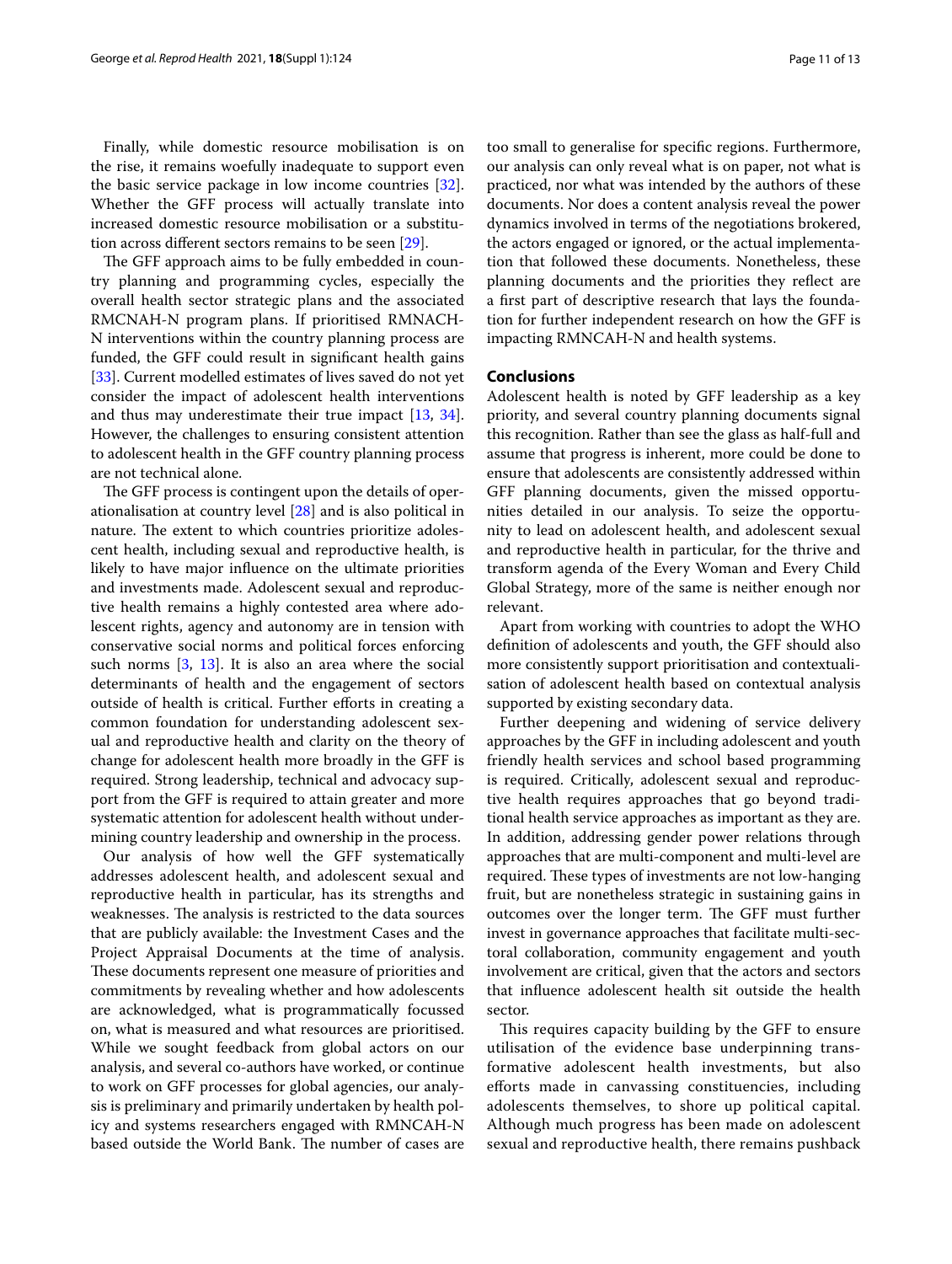and discomfort regarding several key components, whether sexuality education, safe abortion or access to contraceptives. Key allies for adolescent health within education, social protection and employment sectors must not remain sidelined. The GFF, despite its own constraints, could further advance investments in adolescent sexual and reproductive health, but only if it addresses adolescent health consistently through all its country planning processes, and, moreover, is able to bring together all stakeholders and navigate the governance required to transform its theory of change into practice.

#### **Abbreviations**

GFF: Global Financing Facility; IDA: International Development Association; IBRD: International Bank for Reconstruction and Development; RMNCAH-N: Reproductive, maternal, newborn, child, adolescent health and nutrition.

## **Supplementary Information**

The online version contains supplementary material available at [https://doi.](https://doi.org/10.1186/s12978-021-01121-y) [org/10.1186/s12978-021-01121-y.](https://doi.org/10.1186/s12978-021-01121-y)

<span id="page-11-7"></span>**Additional fle 1. Supplementary fle 1:** Summary sentences behind scoring the extent to which attention is paid to adolescents in the frst 11 countries involved in the Global Financing Facility.

#### **Acknowledgements**

We appreciate comments and suggestions provided by Brendan Hayes, Leslie Elder, Supriya Madhavan, Linda Shultz, Julie Ruel Bergeron, Laskshmi Balaji, and Anshu Banerjee.

#### **About this supplement**

This articles has been published as part of Reproductive Health Volume 18 Supplement 1 2021: ASRH for all in SSA: are inequalities reducing?. The full contents of the supplement are available at [https://reproductive-healthjour](https://reproductive-healthjournal.biomedcentral.com/articles/supplements/volume-18-supplement-1) [nal.biomedcentral.com/articles/supplements/volume-18-supplement-1.](https://reproductive-healthjournal.biomedcentral.com/articles/supplements/volume-18-supplement-1)

## **Authors' contributions**

MC suggested the study and along with KR advised the study as it proceeded. AG led the conceptualisation of the work with TJ, MVK, AH, NSS. Country data extraction and summaries were developed by TJ, MVK, AH and NSS. AG and TJ led the questionnaire development. AG led the summary analysis, presentation and drafting of the paper. All authors provided inputs and reviewed draft versions of the paper. All authors read and approved the fnal version of the paper.

## **Funding**

The work was supported by the Bill and Melinda Gates Foundation (INV-007594) through a grant to the Countdown to 2030 for Women's, Children's and Adolescents' Health. AG is supported by Health Systems Extra Mural Unit funded by the South African Medical Research Council and the South African research chair's initiative of the Department of Science and Technology and National Research Foundation of South Africa (Grant No. 82769).

## **Availability of data and materials**

Data sharing is not applicable to this article as no datasets were generated or analysed during the current study. Data and materials used for this article are publically available through the GFF website.

#### **Declarations**

#### **Ethics approval and consent to participate**

Not applicable as non-human subjects research.

#### **Consent for publication**

Not applicable as non-human subjects research.

#### **Competing interests**

The authors declare that they have no competing interests. Positionality and refexivity covered in the manuscript.

## **Author details**

<sup>1</sup> School of Public Health, University of the Western Cape, Bellville, Private Bag x17, Cape Town 7535, South Africa. <sup>2</sup> Department of Global Health and Population, Harvard School of Public Health, 677 Huntington Avenue, Boston, MA 02115, USA.<sup>3</sup> Department of Global Health and Development, London School of Tropical Hygiene and Medicine, London WC1E 7HT, UK. <sup>4</sup>Health Systems Global Member, Geneva, Switzerland. <sup>5</sup>World Bank, 1818 H Street, NW, Washington, DC 20433, USA.

#### Received: 11 March 2021 Accepted: 11 March 2021 Published: 17 June 2021

#### **References**

- <span id="page-11-0"></span>Claeson M. The Global Financing Facility—towards a new way of financing for development. Lancet. 2017;389:1588–92.
- <span id="page-11-1"></span>2. Usher AD. Nordic countries divided over Global Financing Facility. Lancet. 2015;385:2239–40. [https://doi.org/10.1016/S0140-6736\(15\)61049-2.](https://doi.org/10.1016/S0140-6736(15)61049-2)
- <span id="page-11-2"></span>3. Patton GC, Sawyer SM, Santelli JS, Ross DA, Afifi R, Allen NB, et al. Our future: a Lancet commission on adolescent health and wellbeing. Lancet. 2016;387:2423–78.
- <span id="page-11-3"></span>Sheehan P, Sweeny K, Rasmussen B, Wils A, Friedman HS, Mahon J, et al. Building the foundations for sustainable development: a case for global investment in the capabilities of adolescents. Lancet. 2017;390:1792–806. [https://doi.org/10.1016/S0140-6736\(17\)30872-3](https://doi.org/10.1016/S0140-6736(17)30872-3).
- <span id="page-11-4"></span>5. Every Woman Every Child. THE GLOBAL STRATEGY FOR WOMEN'S, CHIL-DREN'S AND ADOLESCENTS' HEALTH (2016–2030). Geneva; 2015. [https://](https://www.who.int/life-course/partners/global-strategy/ewec-globalstrategyreport-200915.pdf) [www.who.int/life-course/partners/global-strategy/ewec-globalstrategyr](https://www.who.int/life-course/partners/global-strategy/ewec-globalstrategyreport-200915.pdf) [eport-200915.pdf.](https://www.who.int/life-course/partners/global-strategy/ewec-globalstrategyreport-200915.pdf)
- <span id="page-11-5"></span>6. Independent Accountability Panel. Transformative accountability for adolescents: accountability for the health and human rights of women. children and adolescents in the 2030 agenda. Geneva, Switzerland; 2017. fle:///C:/Users/Admin/Documents/2018.12.30 asha docs/publications/ drafts/2020 CD adol health GFF/references/IAP Annual Report 2017 web\_withoutendnotes.pdf.
- <span id="page-11-6"></span>7. Kolbe RH, Burnett MS. Content-Analysis Research: An Examination of Applications with Directives for Improving Research Reliability and Objectivity. J Consum Res. 1991.
- <span id="page-11-8"></span>8. George A, LeFevre AE, Jacobs T, Kinney M, Buse K, Chopra M, et al. Lenses and levels: the why, what and how of measuring health system drivers of women's, children's and adolescents' health with a governance focus. BMJ Glob Health. 2019;4(Suppl 4):e001316.
- <span id="page-11-9"></span>9. WHO, Lshtm, SAMRC. Global and regional estimates of violence against women: prevalance and health burden of intimate partner violence and sexual violence against women. Geneva: WHO, Lshtm, SAMRC; 2013.
- <span id="page-11-10"></span>10. Azzopardi PS, Hearps SJC, Francis KL, Kennedy EC, Mokdad AH, Kassebaum NJ, et al. Progress in adolescent health and wellbeing: tracking 12 headline indicators for 195 countries and territories, 1990–2016. Lancet. 2019;393:1101–18. [https://doi.org/10.1016/S0140-6736\(18\)32427-9.](https://doi.org/10.1016/S0140-6736(18)32427-9)
- <span id="page-11-11"></span>11. Chandra-Mouli V, Akwara E, Engel D, Plessons M, Asnake M, Mehra S, et al. Progress in adolescent sexual and reproductive health and rights globally between 1990 and 2016: what progress has been made, what contributed to this, and what are the implications for the future? Sex Reprod Health matters. 2020;28:1741495.